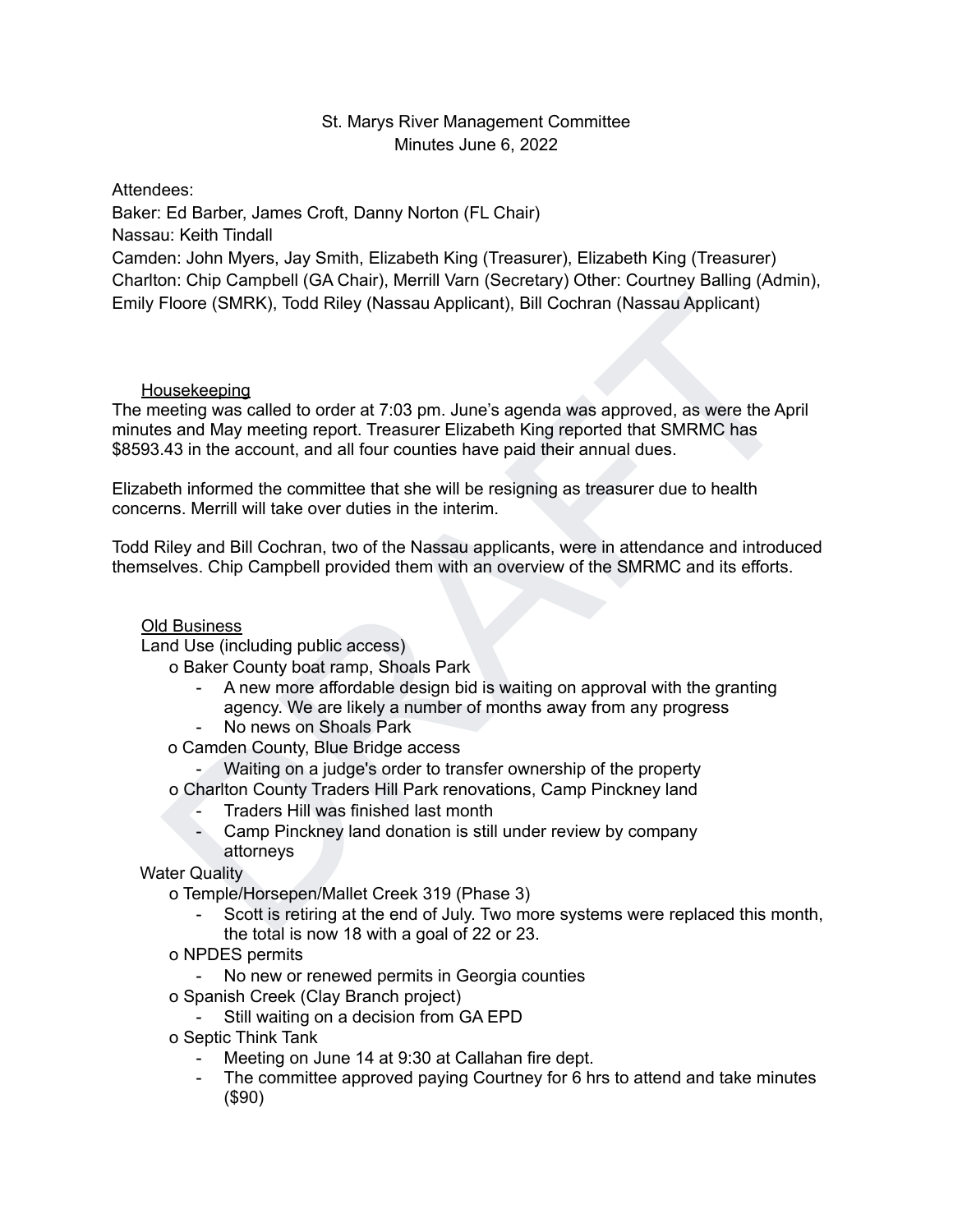o River Corridor/ Land Use/E&S Think Tank

- No progress, Merrill will try to call Conn Cole before July 11

Water Quantity

o Four County Stormwater Management

- Merrill and Courtney are still working to set a meeting with Sergio to discuss the layers for the Charlton stormwater map
- Still need final approval date for Nassau county stormwater ordinance, Merrill will call Katie Peay
- o Georgia Water Councils

o Coastal Georgia Regional Water Council - no news

o Suwanee Satilla Regional Water Council - meeting June 9 in Valdosta and can be joined by Teams from 10-2. Merrill may join by Teams if Chip cannot attend..

Regulation/Comp Plans

o Nassau County - No Wake Zone applications

- Still in legal.
- o Charlton County 100ft overlay
	- County administrator is working on it and will introduce it at next Commissioners meeting this Thursday

### **Administrative**

o Wildlight Presentation

- Dan Roach reached out to Chip and he will get back in touch. Committee is requesting written answers to the questions posed before inviting them to speak

County Participation and Annual Contribution

- All dues are in
- Nassau Co advertised positions and Fernandina Observer wrote article in paper. We had five applicants.

#### New Business

- o Review Nassau applicants
	- o Keith and Dean will follow up with Todd, Bill , and Paul as well as county commission in Nassau

### Partner Reports

Riverkeeper- Twin Pines, Redesignation

- Constal Georgia Regional Water Council no news<br>
or Coastal Georgia Regional Water Council meeting June 9 in Valdosta and can<br>
or Sussau County No Wake Zone applications<br>
or Nassau County No Wake Zone applications<br> - The Cumberland inlet project has been Emily's main concern. She hosted a tour of the rookery, and asked about no wake signs because of calving of wright wales, manatee, and sturgeon. She's also pushing for more greenspace around the rookery.
- Chesser Island Landfill has applied to double their waste intake per day (3000 to 6000lbs) possibly because of the closure of other unlined landfills
- Twin Pines A 20 million dollar project for Charlton County ecotourism has been shortlisted, and Senator Ossof has also been advocating for the swamp and against the mining project.
- The Army Corps of Engineers has revoked their decision to approve the mine due to their failure to heed a request for consultation by the Muskogee (Creek) Nation. The Army Corps says that Twin Pines may reapply; Twin Pines says they intend to do so.

SJRWMD/GDNR

- None

Committee Member County Reports